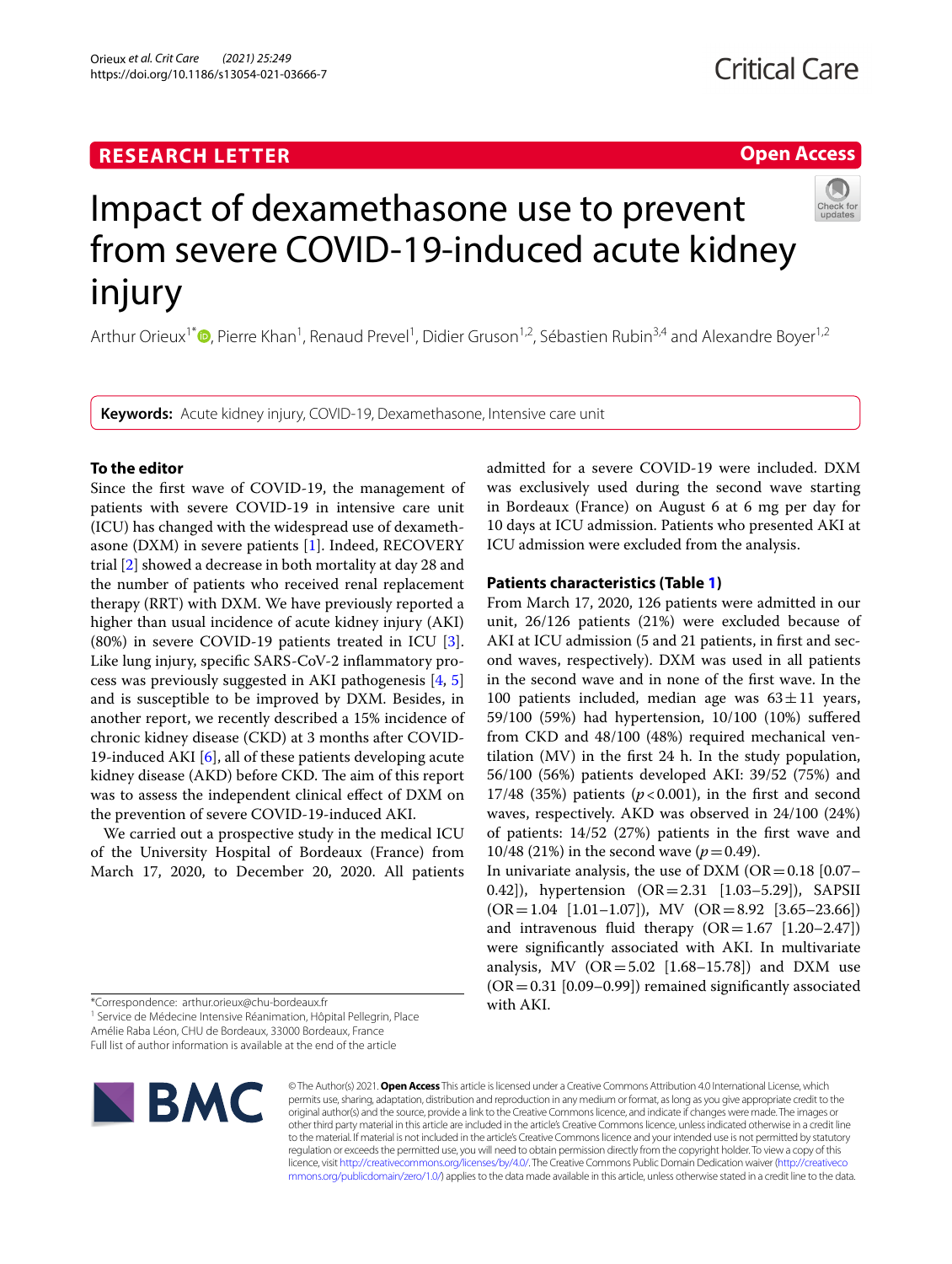# **Risk factors for AKD**

In univariate analysis, prior CKD  $(OR=13.8 \mid 3.14-$ 97.44]), chronic respiratory disease (OR=5.16 [1.54– 19.19]), immunosuppression (OR=7.67 [1.60–55.75]) were signifcantly associated with AKD. In multivariate analysis, only prior CKD  $(OR = 17.73 [2.91 - 108.08])$  was significantly associated with AKD (DXM use,  $OR = 1.10$  $[0.32 - 3.81]$ .

<span id="page-1-0"></span>**Table 1** Comparison of baseline characteristics and outcomes

|                                                                      | <b>Total</b><br>$n = 100$ | <b>First wave</b><br>$n = 52$ | Second wave<br>$n = 48$ | p-value      |
|----------------------------------------------------------------------|---------------------------|-------------------------------|-------------------------|--------------|
| <b>Baseline characteristics</b>                                      |                           |                               |                         |              |
| Males, No. (%)                                                       | 76 (76)                   | 38 (73)                       | 38 (79)                 | 0.49         |
| Age (years), mean (SD)                                               | $63 \pm 11$               | $61 \pm 12$                   | $66 \pm 10$             | 0.009        |
| BMI, mean (SD)                                                       | $30 + 5$                  | $31 + 4$                      | $30 + 5$                | 0.20         |
| CKD, No. (%)                                                         | 10(10)                    | 4(8)                          | 6(12)                   | 0.51         |
| Hypertension, No. (%)                                                | 59 (59)                   | 30(58)                        | 29(60)                  | 0.84         |
| Diabetes, No. (%)                                                    | 33 (33)                   | 15(29)                        | 18(37)                  | 0.40         |
| Ischemic cardiopathy, No. (%)                                        | 13(13)                    | 4(8)                          | 9(19)                   | 0.14         |
| Chronic respiratory disease, No. (%)                                 | 17(17)                    | 7(13)                         | 10(21)                  | 0.43         |
| Immunosuppression, No. (%)                                           | 9(9)                      | 4(8)                          | 5(10)                   | 0.73         |
| RASi exposure, No. (%)                                               | 35(35)                    | 18(35)                        | 17(36)                  | $\mathbf{1}$ |
| Time between first symptoms and ICU admission (days), mean (SD)      | $8\pm4$                   | $8 \pm 4$                     | $8 \pm 3$               | 0.74         |
| Time between first symptoms and hospital admission (days), mean (SD) | 7 ± 3                     | 7 ± 3                         | 6±4                     | 0.49         |
| Time between hospital admission and ICU admission (days), mean (SD)  | $1 \pm 2$                 | $1 \pm 2$                     | 2 ± 3                   | 0.31         |
| In the first 24 h of ICU hospitalization (before AKI development)    |                           |                               |                         |              |
| SAPS II, median [IQR]                                                | 40 [30-52]                | 40 [25-60]                    | 40 [33-46]              | 0.65         |
| Catecholamine use, No. (%)                                           | 9(9)                      | 8(15)                         | 1(2)                    | 0.03         |
| Mechanical ventilation, No. (%)                                      | 48 (48)                   | 39 (75)                       | 9(19)                   | < 0.001      |
| Worst PaO <sub>2</sub> /FiO <sub>2</sub> ratio, median [IQR]         | 146 [98-192]              | 146 [89-205]                  | 146 [116-181]           | 0.76         |
| Intravenous fluid therapy (L), median [IQR]                          | $2.36$ [1.62-3.15]        | 2.77 [2.13-3.63]              | 1.94 [1.42-2.70]        | 0.0023       |
| Dexamethasone use, No. (%)                                           | 48 (48)                   | 0(0)                          | 48 (100)                | 1            |
| Main outcomes                                                        |                           |                               |                         |              |
| ICU mortality, No. (%)                                               | 19 (19)                   | 7(13)                         | 12(25)                  | 0.20         |
| ICU length (days), median [IQR]                                      | $12[6-25]$                | $13 [7 - 27]$                 | $11 [5 - 22]$           | 0.26         |
| Hospitalization length (days), median [IQR]                          | 26 [14-39]                | 27 [17-45]                    | 23 [13-30]              | 0.04         |
| Mortality at D28, No. (%)                                            | 21(21)                    | 9(17)                         | 12(25)                  | 0.46         |
| Renal outcomes                                                       |                           |                               |                         |              |
| AKI, No. (%)                                                         | 56 (56)                   | 39 (75)                       | 17(35)                  | < 0.001      |
| AKI stage                                                            |                           |                               |                         | 0.24         |
| KDIGO 1, No. (%)                                                     | 19(34)                    | 13(33)                        | 6(35)                   |              |
| KDIGO 2, No. (%)                                                     | 18(32)                    | 15 (38)                       | 3(18)                   |              |
| KDIGO 3, No. (%)                                                     | 19 (34)                   | 11(28)                        | 8(47)                   |              |
| Renal replacement therapy, No. (%)                                   | 12(12)                    | 7(13)                         | 5(10)                   | 0.76         |
| Time between AKI and ICU admission (days), median [IQR]              | $4[2-8]$                  | $4[3-7]$                      | $4[1-9]$                | 0.74         |
| AKD, No. (%)                                                         | 24(24)                    | 14(27)                        | 10(21)                  | 0.49         |

Chronic respiratory disease includes chronic obstructive bronchopneumonia and asthma. The Kidney Disease: Improving Global Outcomes (KDIGO) defnition was used to defne AKI Stages 1, 2 and 3. Serum creatinine (SCr) and urine output were both taken into account. Continuous variables are reported as mean (standard deviation) or median [interquartile range] if the variable did not ft a normal distribution and categorical variables are reported as numbers (percentages). Quantitative variables were compared using a *t*-test, and qualitative variables were compared using Fisher's exact test

AKD, acute kidney disease; AKI, acute kidney injury; BMI, body mass index; CKD, chronic kidney disease; D28, day 28; KDIGO, Kidney Disease Improving Global Outcomes; ICU, intensive care unit; IQR, interquartile; SAPSII, Simplifed Acute Physiology Score; SCr, serum creatinine; SD, standard deviation; RASi, renin–angiotensin system inhibitor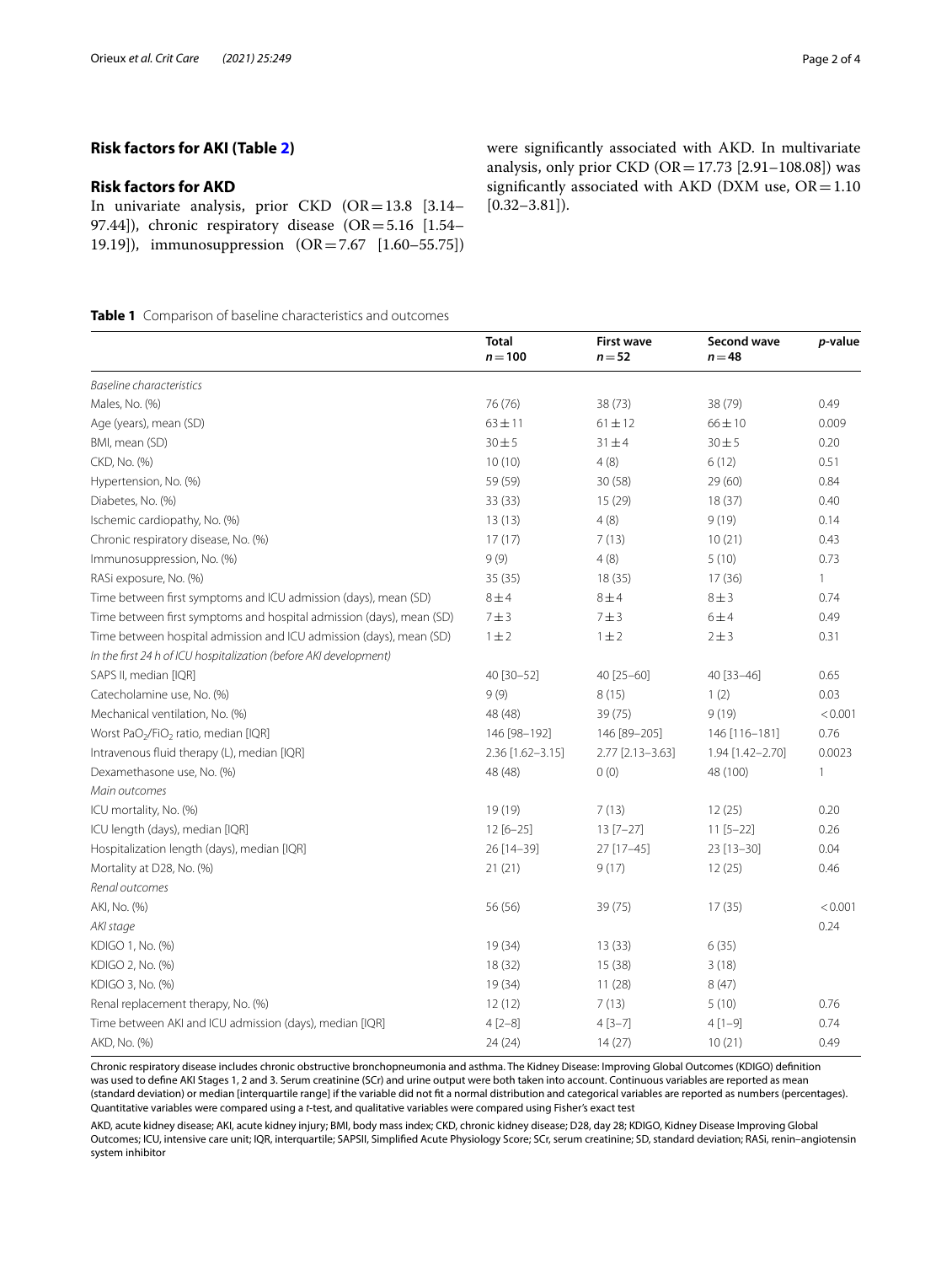# <span id="page-2-0"></span>**Table 2** Univariate and multivariate analysis for AKI development

|                                                                   | Univariate analysis |                  | <b>Multivariate analysis</b> |                  |
|-------------------------------------------------------------------|---------------------|------------------|------------------------------|------------------|
|                                                                   | OR (AKI)            | CI95%            | OR (AKI)                     | CI 95%           |
| <b>Baseline characteristics</b>                                   |                     |                  |                              |                  |
| Males, No. (%)                                                    | 0.88                | $[0.34 - 2.22]$  |                              |                  |
| Age (years), mean (SD)                                            | 1.006               | $[0.97 - 1.04]$  | 1.02                         | $[0.97 - 1.07]$  |
| BMI, mean (SD)                                                    | 1.05                | $[0.98 - 1.14]$  |                              |                  |
| CKD, No. (%)                                                      | 3.50                | $[0.82 - 24.05]$ | 4.10                         | $[0.71 - 33.79]$ |
| Hypertension, No. (%)                                             | 2.31                | $[1.03 - 5.29]$  | 1.93                         | $[0.66 - 5.78]$  |
| Diabetes, No. (%)                                                 | 0.76                | $[0.33 - 1.77]$  |                              |                  |
| Ischemic cardiopathy, No. (%)                                     | 1.91                | $[0.58 - 7.50]$  |                              |                  |
| Chronic respiratory disease, No. (%)                              | 1.15                | $[0.40 - 3.44]$  |                              |                  |
| Immunosuppression, No. (%)                                        | 1.64                | $[0.41 - 8.14]$  |                              |                  |
| RASi exposure, No. (%)                                            | 1.54                | $[0.67 - 3.64]$  |                              |                  |
| Time between first symptoms and ICU admission (days), mean (SD)   | 0.97                | $[0.87 - 1.07]$  |                              |                  |
| In the first 24 h of ICU hospitalization (before AKI development) |                     |                  |                              |                  |
| SAPS II, median [IQR]                                             | 1.04                | $[1.01 - 1.07]$  |                              |                  |
| Catecholamine use, No. (%)                                        | 3                   | $[0.68 - 20.87]$ |                              |                  |
| Mechanical ventilation, No. (%)                                   | 8.92                | $[3.65 - 23.66]$ | 5.02                         | $[1.68 - 15.78]$ |
| Worst PaO <sub>2</sub> /FiO <sub>2</sub> ratio, median [IQR]      | 0.99                | $[0.98 - 1]$     |                              |                  |
| Intravenous fluid therapy (L), median [IQR]                       | 1.67                | $[1.20 - 2.47]$  | 1.35                         | $[0.90 - 2.14]$  |
| Dexamethasone use, No. (%)                                        | 0.18                | $[0.07 - 0.42]$  | 0.31                         | $[0.09 - 0.99]$  |

Univariate and multivariate analysis was proceeded using logistic regression. To choose independent variables included in the multivariate model, we allowed one independent variable for every 10 dependent variable's outcomes analyzed. Independent variables with a *p*-value<0.20 in the univariate analysis were taken into consideration, and we kept variables which were previously described to be associated with AKI or highly associated ( $p$  < 0.05) with AKI in the univariate analysis. Absence of collinearity was checked

AKI, acute kidney injury; BMI, body mass index; CKD, chronic kidney disease; ICU, intensive care unit; IQR, interquartile; SAPSII, Simplifed Acute Physiology Score; SD, standard deviation; RASi, renin–angiotensin system inhibitor

Our study suggests an independent efect of DXM to prevent from AKI in severe COVID-19 patients. This result needs to be confrmed in larger studies.

High rate of vasopressors and greater intravenous fuid therapy reported during the frst wave imaged the earlier and more frequent use of MV, without refecting the patients' severity admitted in our ICU. Indeed, patients admitted during the second wave had more comorbidities and were older, which explains the increased mortality trend observed in our study.

Lack of efect of DXM on RRT in our study can be explained by a lack of power and by the too weak efect of corticosteroids on AKI.

Our results could indicate an important impact of infammatory state in the pathogenesis of COVID-19-induced AKI. These results support the hypothesis that corticosteroid therapy can reduce "infammatory" AKI incidence (specifc of COVID-19 infection) but has no impact on "maladaptive repair" lesions secondary to AKI that can lead to an AKD.

#### **Acknowledgements**

We thank all doctors and residents who took care of the patients.

#### **Authors' contributions**

AO, SR and AB conceived and designed the study, analyzed the data and drafted the manuscript. AO was responsible for data acquisition. PK, RP and DG helped to conduct the study. All authors read and approved the fnal manuscript.

# **Funding**

No funding.

# **Availability of data and materials**

The dataset used and analyzed for the current study is available from the corresponding author on reasonable request.

# **Declarations**

## **Ethics approval and consent to participate**

Patients data were routinely collected in dedicated electronic health records during their entire hospital stay. According to French law and the French Data Protection Authority, the handling of these data for research purposes was declared to the Data Protection Officer of the University Hospital of Bordeaux. Patients (or their relatives, if any) were notifed about the anonymized use of their health care data via the department's booklet.

#### **Consent for publications**

Not applicable.

#### **Competing interests**

The authors declare that they have no competing interests.